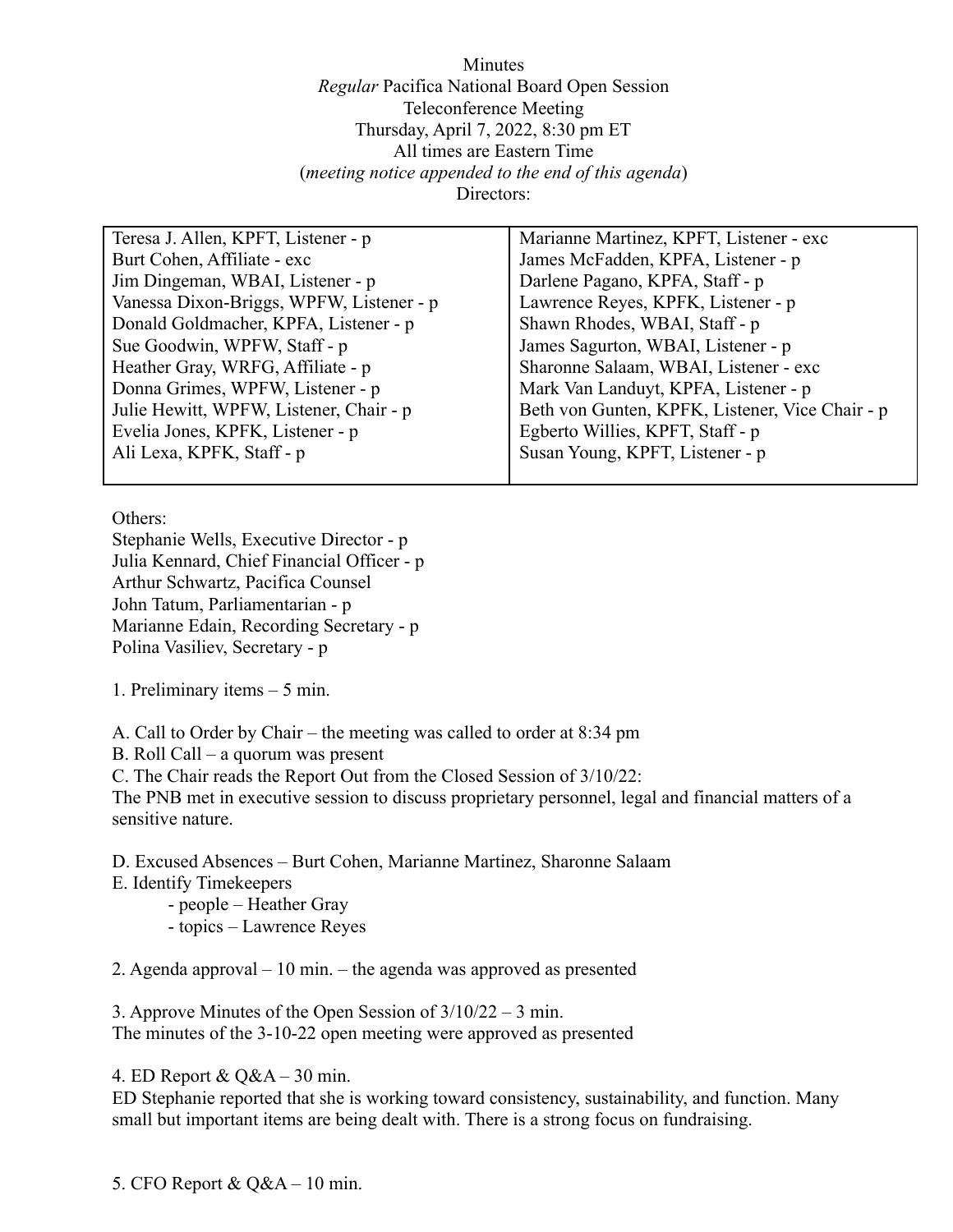CFO Julia reported that the focus has been on the audit. Pacifica is in a challenging cash situation. She is working on a consistent reporting system across all units.

6. Convening PNB Committees (see Appendix item #6 for motion) – 10 min. Directors who volunteered to convene committees: Audit - Donna Grimes Finance - James Sagurton Governance - Lawrence Reyes Elections - Teresa Allen Strategic Planning – Beth von Gunten Programming – Heather Gray

Chair Julie read the motion on the Teller's report (see Appendix item #6, below) Julie Hewitt moved and Beth von Gunten seconded the motion to adopt the Teller's report. There being no objection, the motion passed as presented.

7. Motion on Setting New PNB Meeting Date and Time (see Appendix item #7, below) – 10 min. Lawrence Reyes moved, Evelia Jones seconded the motion to set a new meeting date.

Voting yes was Lawrence Reyes

Voting no were Teresa Allan, Jim Dingeman, Vanessa Dixon-Briggs, Donald Goldmacher, Sue Goodwin, Heather Gray, Donna Grimes, Evelia Jones, Ali Lexa, James McFadden, Darlene Pagano, Shawn Rhodes, James Sagurton, Mark Van Landuyt, Beth von Gunten, Egberto Willies, and Susan Young.

There being 1 yes vote and 17 no votes, the motion failed

8. Pacifica National Advisory Council (NPAC) discussion (see Appendix item #8 below for  $1/20/2022$  motion) – 20 min.

Chair Julie explained that this item had passed in January, and today's discussion was how to follow up on creating the advisory council.

Lawrence Reyes moved, Donald Goldmacher seconded, *that this matter be referred to the governance committee.*

Voting yes were Teresa Allen, Donald Goldmacher, Lawrence Reyes, Shawn Rhodes, Mark Van Landuyt, Egberto Willies, and Susan Young

Voting no were Jim Dingeman, Vanessa Dixon-Briggs, Heather Gray, Donna Grimes, Evelia Jones, Ali Lexa, James McFadden, Darlene Pagano, James Sagurton, and Beth von Gunten

There being 7 yes votes and 10 no votes, the motion failed.

9. Committee Reports

a) Audit Committee – no meeting/report

b) Coordinating Committee – 3 min.

c) Finance Committee – 10 min. (see Appendix item #9.c for motion on WBAI budget)

Chair James Sagurton reported that the committee is working on station budgets, and has provided a general report explaining the finance committee and its work.

The Finance Committee passed the following motion:

*That the NFC recommend to the PNB that they approve the proposed WBAI FY22 budget, recognizing that it remains a deficit budget.*

Time for this item being up, Sue Goodwin moved and Jim Dingeman seconded a motion to *extend time for this item by 10 minutes.*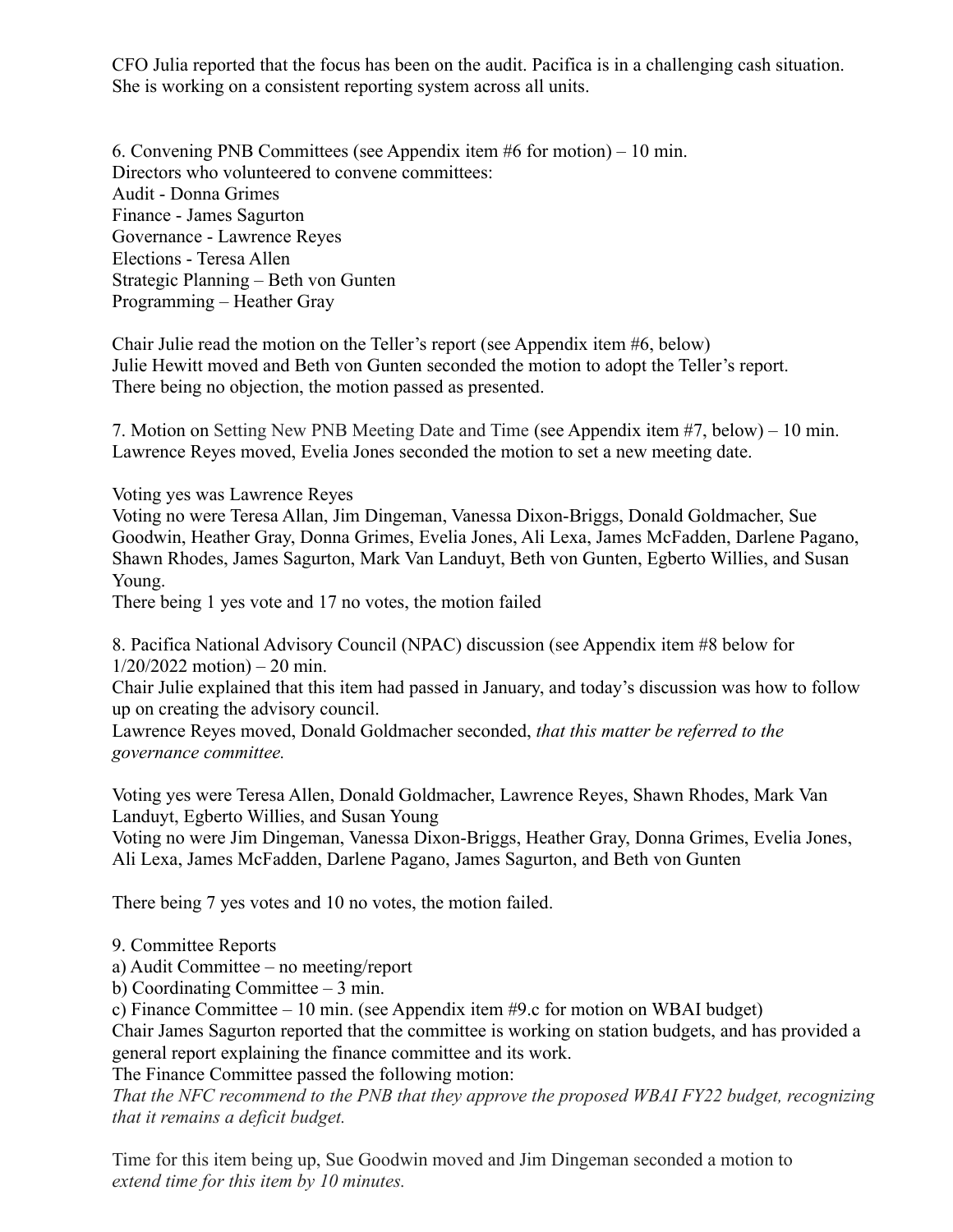There being objection, the motion was put to a vote.

Voting yes were Teresa Allen, Jim Dingeman, Vanessa Dixon-Briggs, Sue Goodwin, Heather Gray, Donna Grimes, Ali Lexa, James McFadden, Darlene Pagano, Shawn Rhodes, Mark Van Landuyt, Beth von Gunten, and Susan Young. Voting no were Lawrence Reyes and Egberto Willies.

There being 13 yes votes and 2 no votes, the motion passed

The underlying motion, *That the NFC recommend to the PNB that they approve the proposed WBAI FY22 budget, recognizing that it remains a deficit budget*, was put to a vote*.*

Voting yes were Jim Dingeman, Vanessa Dixon-Briggs, Sue Goodwin, Heather Gray, Donna Grimes, James McFadden, Lawrence Reyes, Shawn Rhodes, James Sagurton, and Beth von Gunten. Voting no were Teresa Allen, Donald Goldmacher, Evelia Jones, Darlene Pagano, Mark Van Landuyt, and Egberto Willies.

There being 10 yes votes and 6 no votes, the motion passed.

There being no more time, the following agenda items were not addressed:

d) Governance Committee – no meeting/report e) Elections Committee – 5 min. see APPENDIX for motion. f) Programming Committee – no meeting/report g) Strategic Planning Committee – no meeting/report

h) Development Taskforce – 3 min. i) Covid-19 Taskforce – 3 min. j) Technology Taskforce – 3 min.

10. Unfinished business – 0 min.

11. New Business – 30 min. a) Three motions forwarded to PNB Secretary and PNB at least 48 hours prior are presumed to be included here.

b) Any motions sent after, if voted onto the agenda as an amendment.

12. Adjourn to the closed session at a time certain of 10:30 pm. The meeting adjourned to closed session at 11:20 pm

\*\*\*\*\*\*\*\*\*\*\*\*\*\*\*\*\*\*\*\*\*\*\*\*\*\*\*\*\*\*\*\*\*\*\*\*\*\*\*\*\*\*\*\*\*\*\*\*\*\*\*\*\*\*\*\*\*\*\*\*

# **APPENDIX**

### **6. Motion on Tellers Report and Ratification of Committees**

*WHEREAS the Pacifica National Board held elections for directors to serve on its committees and the teller's report, dated February 27, 2022, has been shared with all directors as of March 1, 2022,*

*THEREFORE, be it resolved that the Pacifica National Board ratifies the tellers' report as modified by the PNB at the March 10, 2022 meeting and affirms the following duly elected directors to serve on PNB committees:*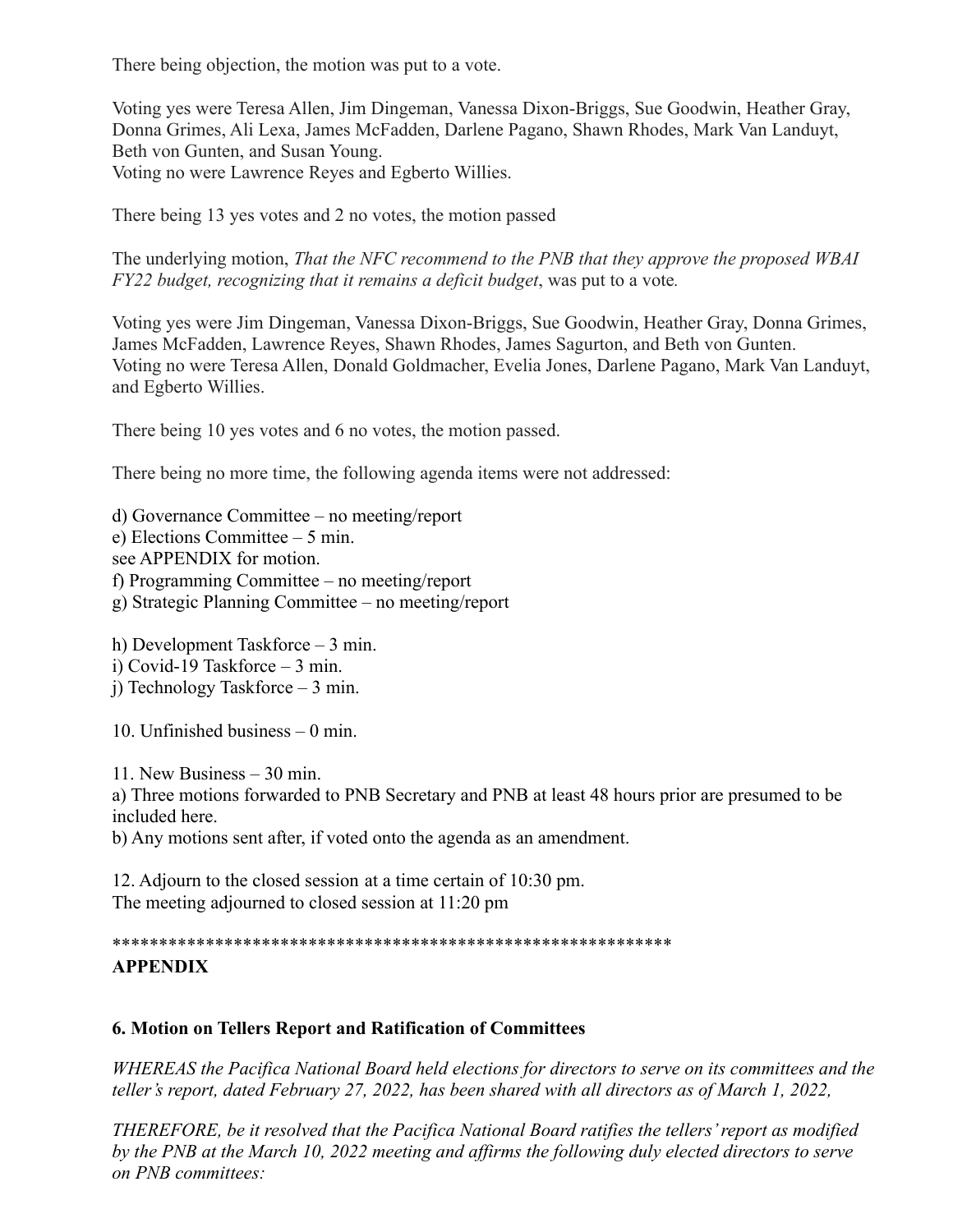*Audit Committee: Donald Goldmacher, Evelia Jones, Egberto Willies, Jim Dingeman, Donna Grimes*

*Coordinating Committee: Mark van Landuyt, Evelia Jones, Teresa Allen, James Sagurton, Sue Goodwin*

*Governance Committee: James McFadden, Lawrence Reyes, Marianne Martinez, Jim Dingeman, Vanessa Dixon-Briggs, Burt Cohen*

*Finance Committee: James McFadden, Beth von Gunten, Susan Young, James Sagurton, Julie Hewitt*

*Elections Committee: Donald Goldmacher, Evelia Jones, Teresa Allen, Shawn Rhodes, Vanessa Dixon-Briggs, Burt Cohen*

*Strategic Planning Committee: James McFadden, Beth von Gunten, Susan Young, Jim Dingeman, Donna Grimes, Heather Gray*

*Programming Committee: Mark Van Landuyt, Ali Lexa, Egberto Willies, Jim Dingeman, Sue Goodwin, Heather Gray*

### **7. Motion on Setting New PNB Meeting Date and Time**

Whereas, the Pacifica National Board (PNB) is a tri-coastal body with members who experience a time zone differential of up to 3 hours and includes persons whose employment and/or other obligations require early morning activity, and

Whereas, the meeting starting time of 5:30 PM Pacific Time chosen to accommodate west coast workers has a punishing effect on east coast workers because meetings regularly go beyond 10pm making for a very long day, and

Whereas, the PNB has a greater opportunity for efficiency and success when its members are clear-thinking and energized, and

Whereas, the LSBs at KPFT, WBAI, and WPFW meet on a weekday, the KPFA LSB meets 3rd Saturdays of alternate months, and the KPFK LSB meets 3rd Sundays of each month, be it

Resolved that regular meetings of the PNB shall be held on the fourth Saturday of each month from 10AM Pacific (12 Noon Central, 1PM ET), any necessary continuation meeting shall be held on the following Saturday, and special or emergency meetings may be scheduled for weekday evenings for up to 60 minutes.

Moved By Directors, Lawrence Reyes, KPFK Listener Director and Sharonne Salaam, WBAI Listener Director

#### **8. Motion on Pacifica National Advisory Council passed at January 20, 2022 PNB meeting**

*Whereas the Pacifica Foundation can profit from the input of former members of Pacifica governance, former members of Pacifica staff and former members of Pacifica management as well as members of the general public who can assist in advising the PNB on such issues as complying with the Pacifica Mission, meeting our goals in terms of our reach to listeners and our financial status, with fund-raising, and expanding the Pacifica network to the point where it can rival the major media providers to provide an alternative and radical point of view on politics and culture.*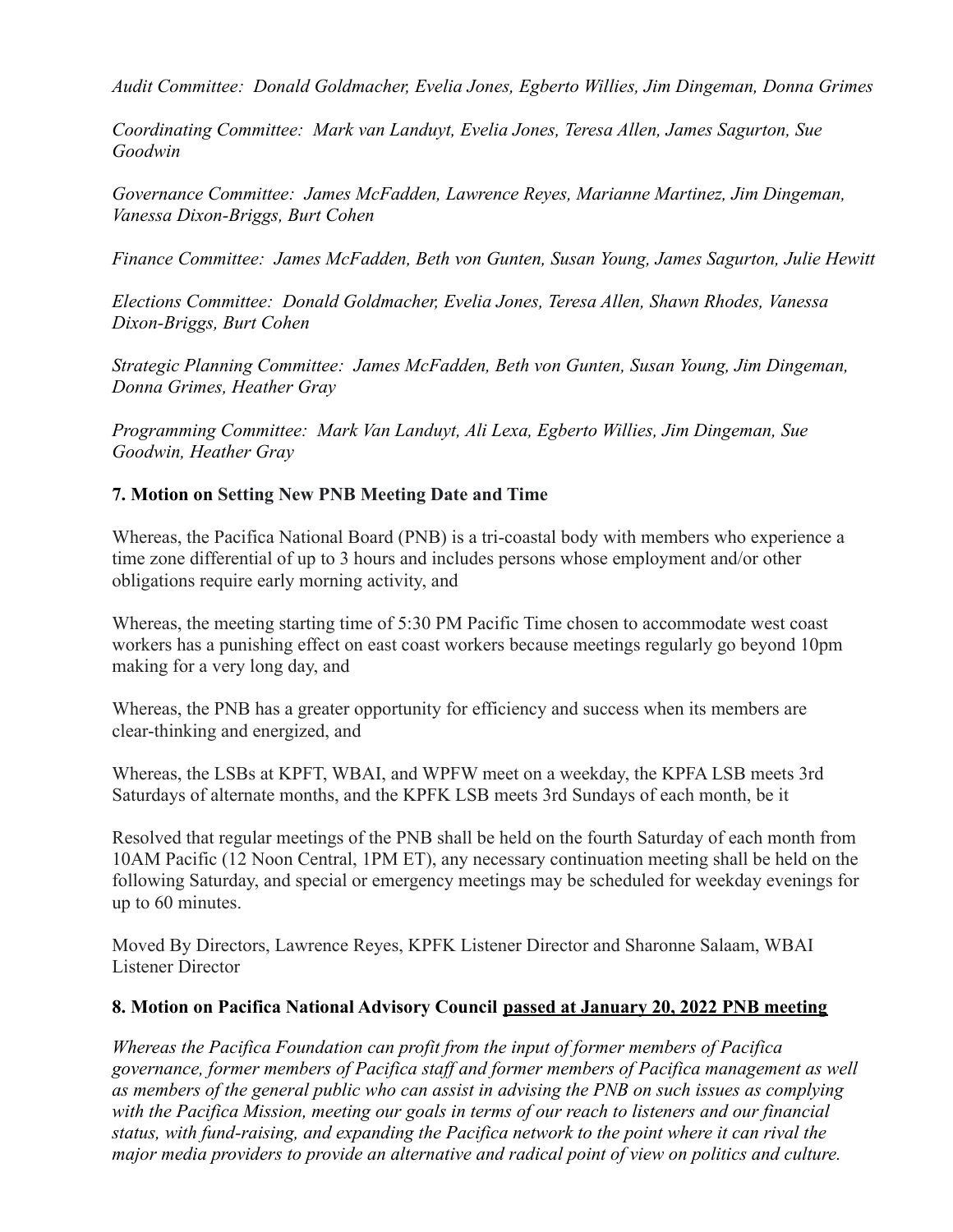*Be it resolved that the Strategic Planning Committee of the PNB recommends to the PNB that it authorize the creation of a National Pacifica Advisory Council. This body shall have no fiduciary powers or responsibilities but will contribute its advice and recommendations to the PNB as to the direction of Pacifica. The PNB may at its discretion ask the NPAC to make recommendations on a specific project.*

*The members of the NPAC shall be nominated twice a year, once in February and once in September, for a term of no more than 5 years, by members of the PNB and the PNB will vote on each nominee whether to accept or remove that person as a member of the NPAC. Current members of Pacifica governance and current Pacifica management are not eligible. No more than 12 people may be elected to the NPAC at any one time. There shall be a limit of 25 people as members of the NPAC but that can be revised in a future amendment to this policy.*

*The NPAC shall meet at least twice a year but may meet more often. It may elect officers to conduct the meetings and should keep minutes of all its sessions.*

*The NPAC shall report back to the PNB on a regular basis with its recommendations*.

# **9c. NFC Motion on WBAI Budget**

*That the NFC recommend to the PNB that they approve the proposed KPFT FY22 budget, recognizing that it remains a deficit budget.*

## **9e. Motion from the Elections Committee**

In light of the lack of financial resources at this time to address the facts and merits of questions arising from Pacifica election management and results, move to request the Executive Director to contact Simply Voting (that served as the third party elections manager) to provide their raw tally of the KPFK LSB elections results to be compared with the EAS certified election results for review by the Elections Committee and the entire PNB.

### **11a.1 Resolution on Clarification of Community Advisory Board Seats and Election**

Whereas, Community Advisory Boards (CABs) are essential for obtaining any future CPB funding, and

Whereas the Pacifica Executive Director has been charged with exploring future possibilities for Pacifica's eligibility for CPB funds which would involve Community Advisory Boards, and

Whereas Community Advisory Boards are beneficial to the stations independent of CPB funding by promoting station membership, improving listenership, and assisting in fundraising, and

Whereas Community Advisory Board size has been set by PNB motion (March 2010) as follows: 'The CAB of each station shall comprise minimum of 4 members and a maximum of 24 members', and

Whereas Community Advisory Boards election method is specified by PNB motion (March 2010) as follows: 'The LSB makes its appointments to the CAB from the group of nominees using the single transferable vote ("STV") preferential voting system, for a term of three years', and

Whereas there is ambiguity as to whether the LSBs can further limit the size of the CAB to less than the maximum of 24 members, and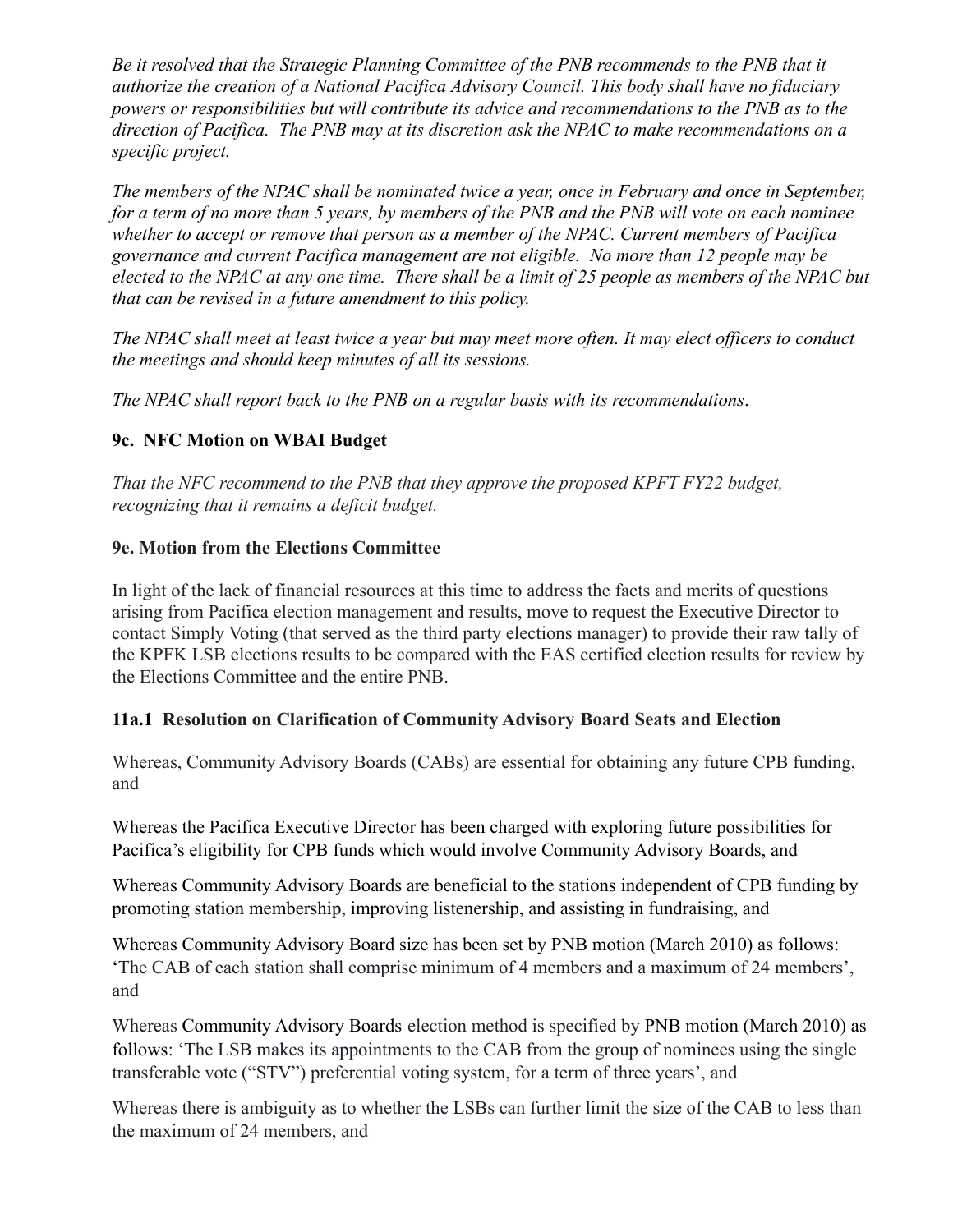Whereas the number Community Advisory Boards seats impacts the STV voting formulas and limits available outreach to the community,

Therefore be it resolved, the Pacifica Community Advisory Boards "available seats" in an election is set equal to "24 minus the number of occupied seats" which shall be used to determine the voting threshold using 'droop quota' formula needed for election via STV voting, and

Be it resolved that should the number of nominees be less than the number of available seats, then a simple YES/NO/ABSTAIN voting may be used instead of ranking since no transfer votes occur in such a case, and that a YES is equivalent to a ranked vote, and a NO/ABSTAIN is equivalent to not ranking a nominee, and that all YES/NO/ABSTAIN votes are counted as valid votes cast in the STV droop quota threshold for election.

Moved by James McFadden, KPFA Listener Director

### **11a.2 Resolution to Drop The Charges Against KPFA Journalist Frank Sterling**

Whereas, Frank Sterling is a long term journalist, programmer and trainer of Pacifica's KPFA apprentices, and

Whereas, while video taping a rally in Antioch, California in Sept of 2021 that was a counter-protest to an event called Back The Blue honoring the outgoing police chief who had protected police involved in police brutality and had even hired a SF police officer who had killed Guatemalan homeless man Luis Góngora Pat, Frank Sterling was attacked and arrested and tasered twice, his journalist equipment was confiscated, and he is now facing charges of resisting arrest, and

Whereas, Frank Sterling has been covering the cases of police brutality of Antioch police actions for many years, and

Whereas, this is the second time that Frank Sterling has been targeted by the Antioch police, and

Whereas, there has been targeting and attacks by police of other journalists such as Brian Carmody and Jeremy Portje, and

Whereas, police and DA's must be held accountable for such actions, and

Whereas, Contra Costa DA Diana Becton who had run on a criminal justice reform and a "progressive" platform must be held to her campaign promises,

Therefore be it resolved, the Pacifica Radio Network calls for the Contra Costa DA to drop the charges against Frank Sterling, and

calls for an investigation by the District Attorney and State Attorney General Rob Bonta on whether the California Shield Act was violated by these actions; and

calls on KPFA GM to issue a press release and radio carts calling for the dropping of the charges against KPFA journalist Frank Sterling and support for his pending April 25, 2022 court hearing, and for police to return the equipment and media that was confiscated from him, and for KPFA to add a website a link that directs people to the Change.org petition asking charges against Frank Sterling to be dropped.